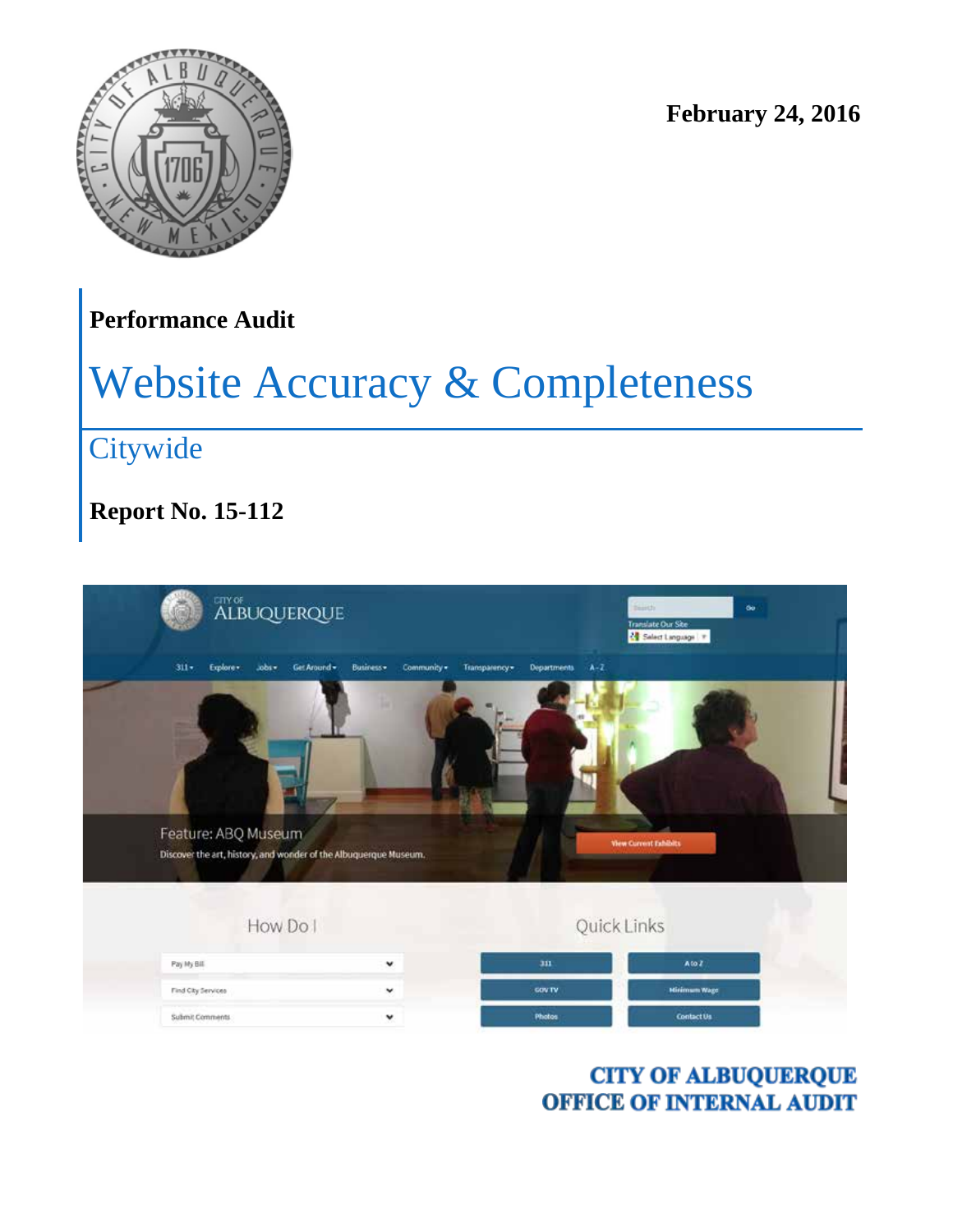#### PERFORMANCE AUDIT REPORT WEBSITE ACCURACY & COMPLETENESS CITYWIDE REPORT NO. 15-112

#### TABLE OF CONTENTS

|            | TADLE OF CONTENTS                                                                                                                                                        | PAGE NO. |
|------------|--------------------------------------------------------------------------------------------------------------------------------------------------------------------------|----------|
|            | <b>Executive Summary</b>                                                                                                                                                 |          |
|            | Introduction                                                                                                                                                             | 1        |
| Findings:  |                                                                                                                                                                          |          |
| 1.         | CAO Should Periodically Remind Department Directors of Their<br>Responsibility to Ensure that Website Content is Accurate and<br>Complete.                               | 2        |
| 2.         | DTI Should Ensure that Access to the Content Management<br>System is Promptly Deactivated when Web Contributors<br>Terminate, Retire, or Transfer to Another Department. | 7        |
| Conclusion |                                                                                                                                                                          | 8        |
|            | Appendix $A - Objectives$ , Scope, and Methodology                                                                                                                       | 10       |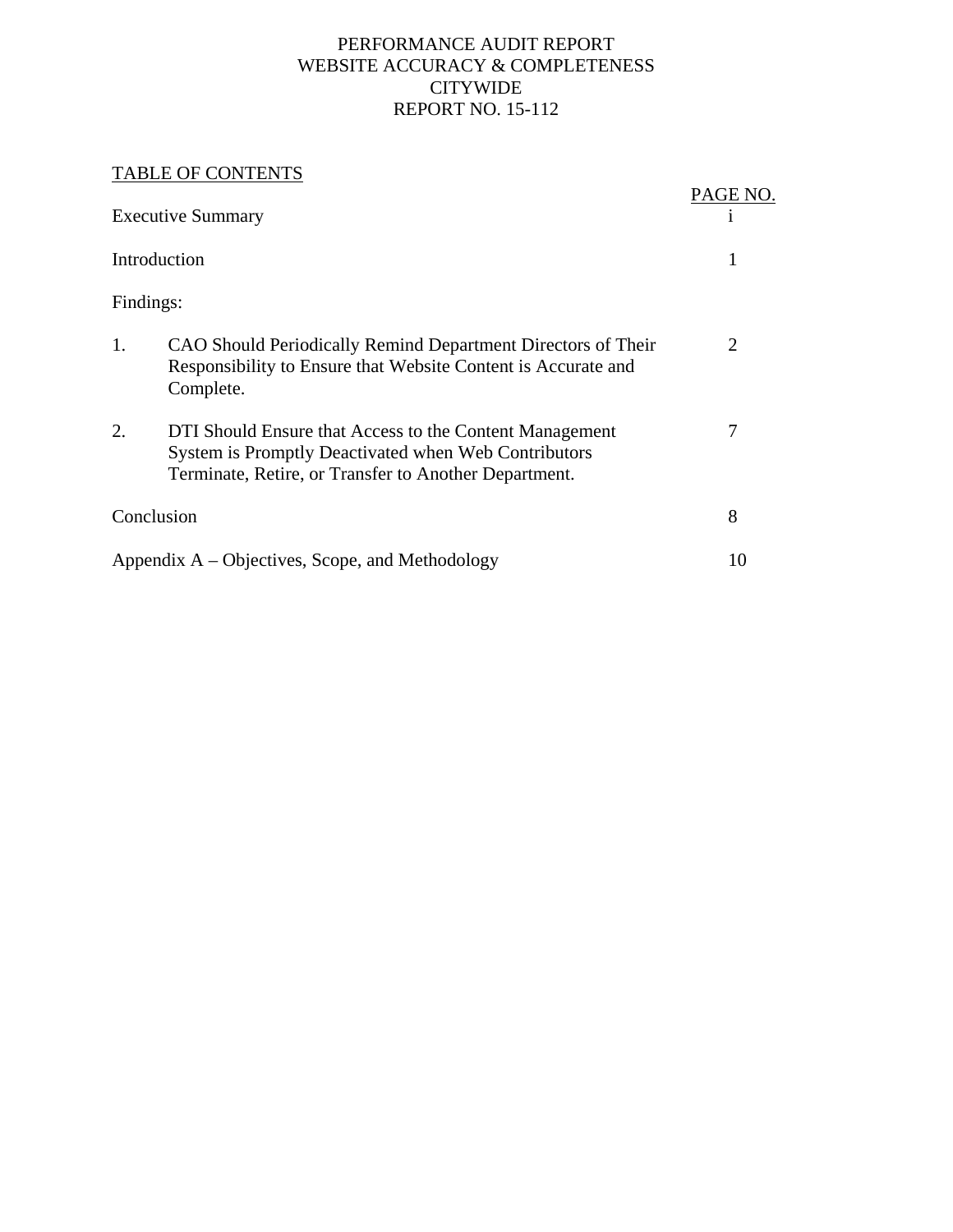## *City of Albuquerque – Office of Internal Audit*

# Website Accuracy & Completeness

Performance Audit **2/24/2016 Audit #15-112 Audit #15-112** 

The purpose of this audit was to review the City of Albuquerque's (City's) website content for accuracy and completeness. The audit was included in the fiscal year (FY) 2015 audit plan.

## *Executive Summary*

Providing public information is a basic function of municipal government. The City's website has been providing an everexpanding selection of content since 1994 to citizens and to ABQ311, the City's 311 Call Center. The City's website contains approximately 2,500 individual pages of information and provides access to numerous documents, reports, and open source data.

The City has strong Information Technology Policies and Standards based on best practices for website management, and also has knowledgeable and responsive in-house technical support.

The City has a decentralized model for website content management. Nearly 150 departmental subject matter experts maintain responsibility for managing content on their departments' pages. However, this model creates challenges because serving as a website contributor is a small part of their duties. As a result, information that has changed may not be taken down or revised in a timely manner. By taking additional steps to reduce instances of inaccurate and outdated content, quality control will be improved, and the City will have greater assurance that citizens, ABQ311, and other website visitors will obtain timely and accurate information when visiting the City's website.

*The CAO and DTI agree with the recommendations and will provide reminder messaging for department directors. DTI is revising the process for deactivating website access when contributor roles change.*

### **Findings**

Review of a sample of 594 web pages found:

- a, 145 nonfunctioning links, on 62 website pages,
- 76 pages containing outdated content,
- 20 pages containing inaccurate content, and
- 10 pages with exceptions to the City External Link Standard.

The Department of Technology and Innovation (DTI) does not have a formal access revocation process for former website contributors.

#### **Recommendations**

The CAO should:

- Periodically remind department directors of their responsibility to ensure that website content is accurate and current.
- Encourage departments to ¥. establish schedules for review of their web pages. DTI should:
- Ensure that access to the V. content management system is promptly deactivated when web contributors terminate, retire, or transfer to another department.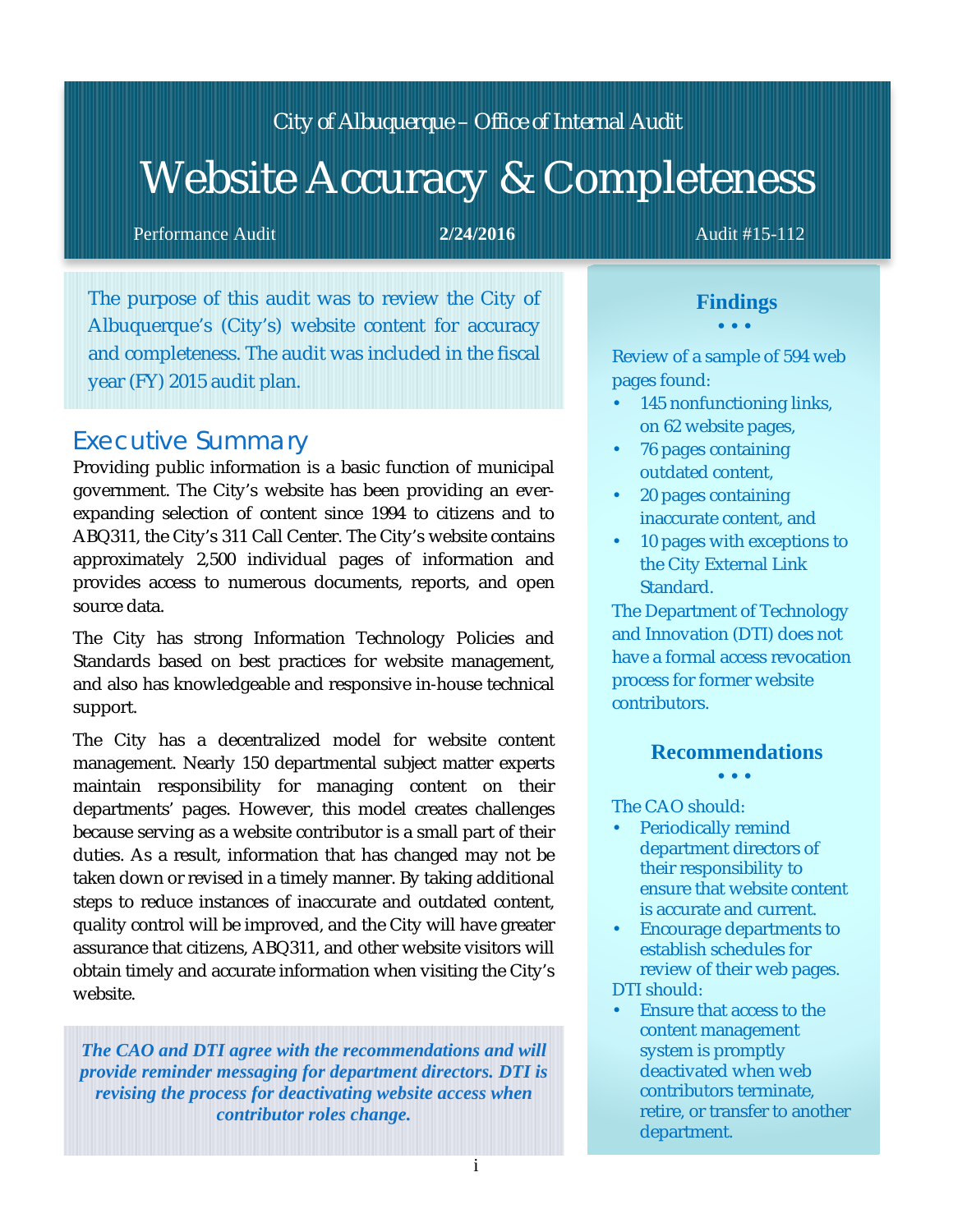

# City of Albuquerque

*Office of Internal Audit*

February 24, 2016

Accountability in Government Oversight Committee P.O. Box 1293 Albuquerque, New Mexico 87103

Audit: Performance Website Accuracy and Completeness – Citywide Audit No. 15-112

#### **FINAL**

## INTRODUCTION

The Office of Internal Audit (OIA) conducted a Citywide performance audit to determine if content on the City's website is accurate, complete, and up-to-date. The audit was included in OIA's fiscal year (FY) 2015 audit plan. The audit objectives, scope, and methodology can be found in **Appendix A**.

Providing public information is a basic function of municipal government. Providing accurate and timely information online is a cost-effective way for municipalities to provide such information. In a typical month, more than 288,000 unique visitors visit one or more pages on the City of Albuquerque's primary internet domain, www.cabq.gov. Besides providing information to internet users, the City's website is the official repository of information for all inquiries to ABQ311, the City's 311 Call Center. ABQ311 operators are instructed that the website is the official source of City information. In most cases, information is not provided by ABQ311 operators unless it has been published to the City's website.

Over the years, the City's website has grown from a few simple pages of contact information to approximately 2,500 pages on diverse topics. Visitors to the website can obtain:

- Official news releases from the Mayor's Office,
- Step-by-step instructions on how to apply for an Albuquerque business registration,  $\mathbf{r}$
- Real-time flight information on arrivals and departures from Albuquerque International k. Airport,
- Detailed information about air quality,
- Guidelines of what to place in City recycling bins and what not to recycle,
- Detailed schedules and prices for the City's Golf Courses,  $\mathbf{r}^{\prime}$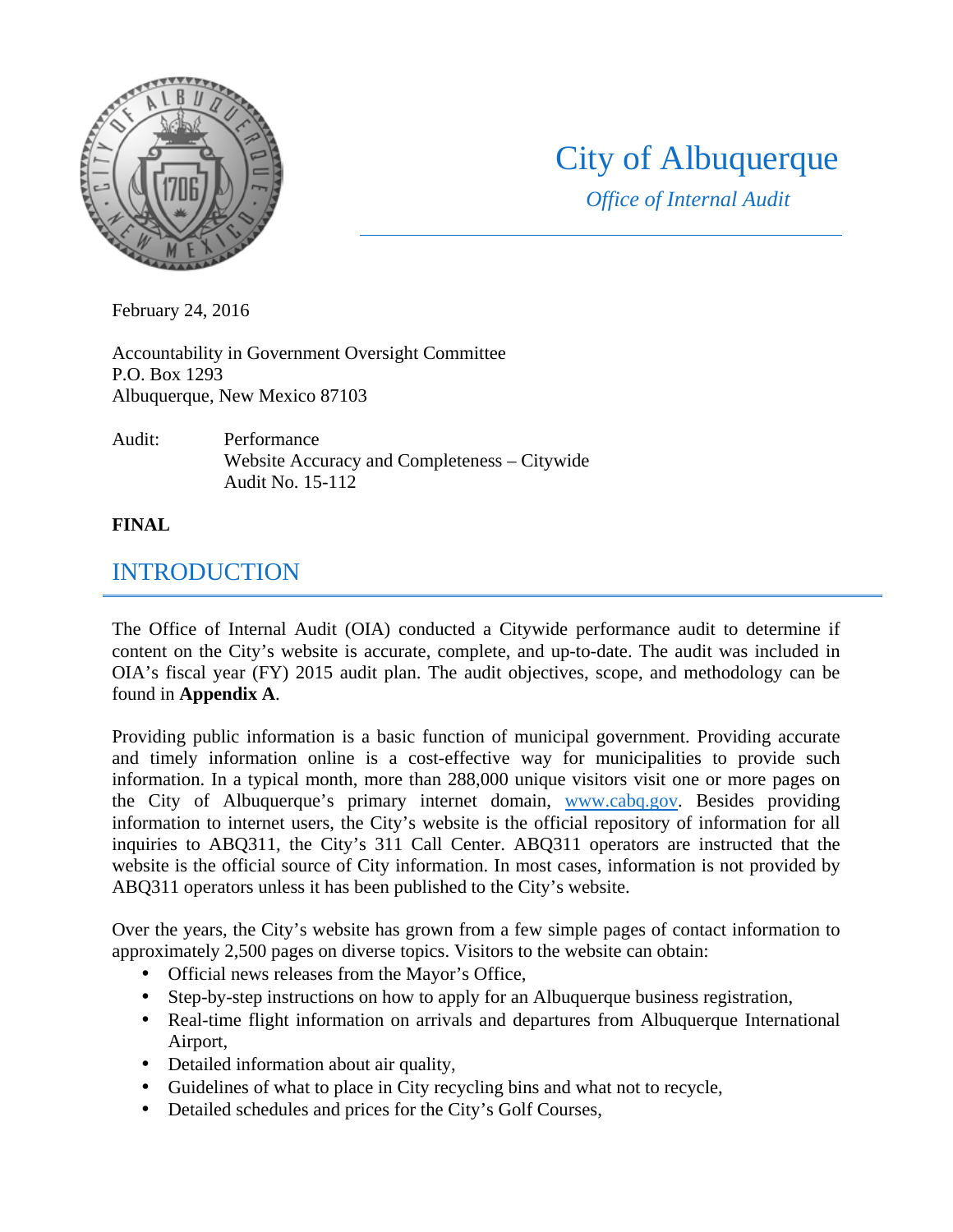- Schedules, programs, and amenities at the City's multigenerational centers,
- Information on becoming an extra in a film, and
- $\mathbf{r} = \mathbf{r}$ Information from numerous open data sets.

The City has strong Information Technology Policies and Standards pertaining to website management. Most web-related policies and standards were established between 2003 and 2006, and have contributed to a consistent presentation of City content. Policies and standards are based on best practices including Associated Press style guidelines for web publishing, Federal guidelines for enhancing access to electronic information for people with disabilities, and Web Content Accessibility Guidelines. Management of the website is enhanced by knowledgeable and responsive in-house technical support.

The City's website has approximately 2,500 individual pages of information. Those pages, in turn, contain links to numerous documents and other official sources of information. Management of the website follows a decentralized model. The Department of Technology and Innovation (DTI) provides the infrastructure for content management, with training and ongoing technical support provided by a dedicated Web Team, while the content providers and subject matter experts reside in City departments. As of December 9, 2015, there were 146 individual website contributors. While website contributors are spread throughout City departments and divisions, one point in common is that serving as a web contributor is one of multiple duties that these individuals are required to perform on an ongoing basis.

## FINDINGS

*The following findings concern areas that OIA believes could be improved by the implementation of the related recommendations.*

#### 1. THE CAO SHOULD PERIODICALLY REMIND DEPARTMENT DIRECTORS OF THEIR RESPONSIBILITY TO ENSURE THAT WEBSITE CONTENT IS ACCURATE AND COMPLETE.

The review considered conformance with City policies and standards related to page construction and content. For several attributes, no exceptions were identified in the web pages tested. For example:

- There were no instances of paid advertising, which is prohibited on the City's  $\mathbf{r}^{\prime}$ website.
- Use of Portable Document Standard (PDF) files was within acceptable guidelines. PDFs were not used to replace plain text content, improving access for persons with disabilities.
- Where PDF files were posted, files were flagged with the required disclaimer.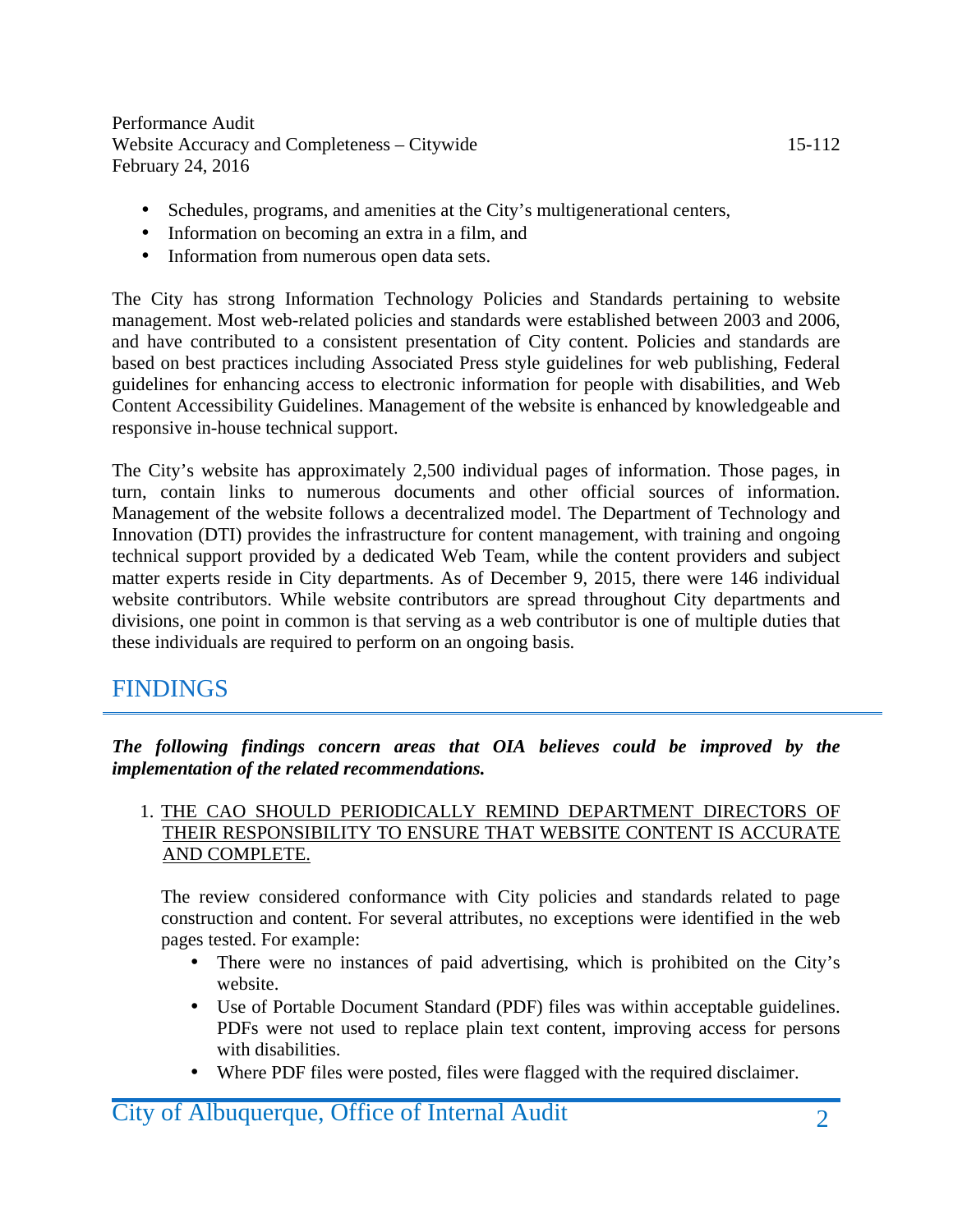- Pages adhered to website credit guidelines, and did not credit individual employees for design or development.
- All pages reviewed contained sufficient contact information.

The following exceptions were noted based on a review of 594 web pages on www.cabq.gov on December 23, 2015:

- 145 bad/nonfunctioning links, on 62 individual web pages,
- 76 pages containing outdated content,  $\mathbf{r}$
- 20 pages containing inaccurate content, and
- 10 pages with exceptions to the City's External Link Standard. ä,

Instances of outdated and inaccurate content and non-functioning links were noted on the City's website. As a result, the public may be misinformed about City services or events and place reliance on incorrect or outdated information. If a citizen calls ABQ311 for this same information, the inaccurate information may be relayed by the ABQ311 operator because ABQ311 uses the City's website as its principal source of information.

#### Bad/Nonfunctioning Links

Multiple bad/nonfunctioning links were identified on 62 individual website pages. Some bad external links resulted in messages from the external server stating "error 404, page not found." In other cases, external links resulted in a "Gateway Timeout" message.

Broken internal links to other pages on CABQ.GOV resulted in a message stating "This page does not seem to exist…" For example, the graphic below illustrates the message generated when attempting to access an internal bad link.

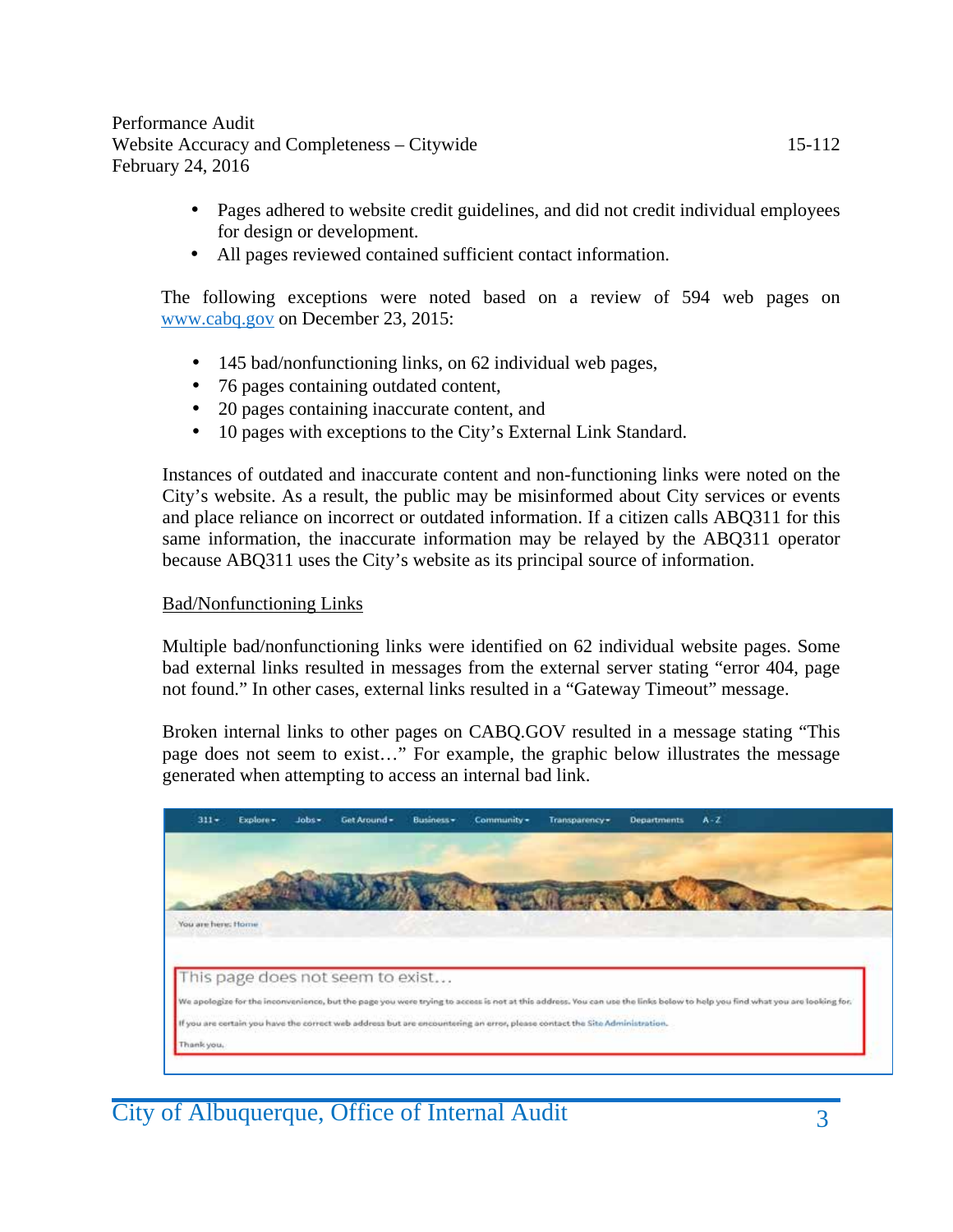Internal broken links included, but were not limited to:

- Complaint forms: Residential Code Enforcement,
- Complaint forms: Weed/Litter,  $\mathbf{r}^{\mathrm{max}}$
- Complaint forms: Zoning Code Enforcement,
- Historic Landmarks,
- Impact Fees,
- Litter & Weed Complaint,
- Mayor's Office of Volunteerism and Engagement (MOVE),
- Report forms: Residential Code Enforcement,  $\mathbf{r}$
- Sex Offenders, and  $\mathbf{r}$
- Theaters: Kimo Theater.  $\mathbf{r}$  .

#### Outdated Content

Seventy-six pages contained outdated items, which varied from "recent event" items to "announcements" that were significantly outdated. For example, there were two announcements of pool closures, one from January, 2015 and another from Fall, 2015. Another page detailed an Active SWAT Situation from September, 2015.

#### Inaccurate Content

There were 20 pages containing inaccurate information. Examples include:

- Contact information included former City employees,
- A link for permits and forms pointed to frequently asked questions (FAQs),
- A map link to a City community center provided directions to a different City community center, and
- Several map pages were not functioning properly, and did not readily provide directions to City facilities.

#### Exceptions to External Link Standard

The City's External Link Standard requires that links to non-City websites be identified with an image of a globe. The purpose of the globe indicator is to alert users that the link will take them to an external website and that the City has no control over the content. For example, the Airport's pages include flight information. On the page excerpt below, two of the links go to external websites and are indicated with the globe image.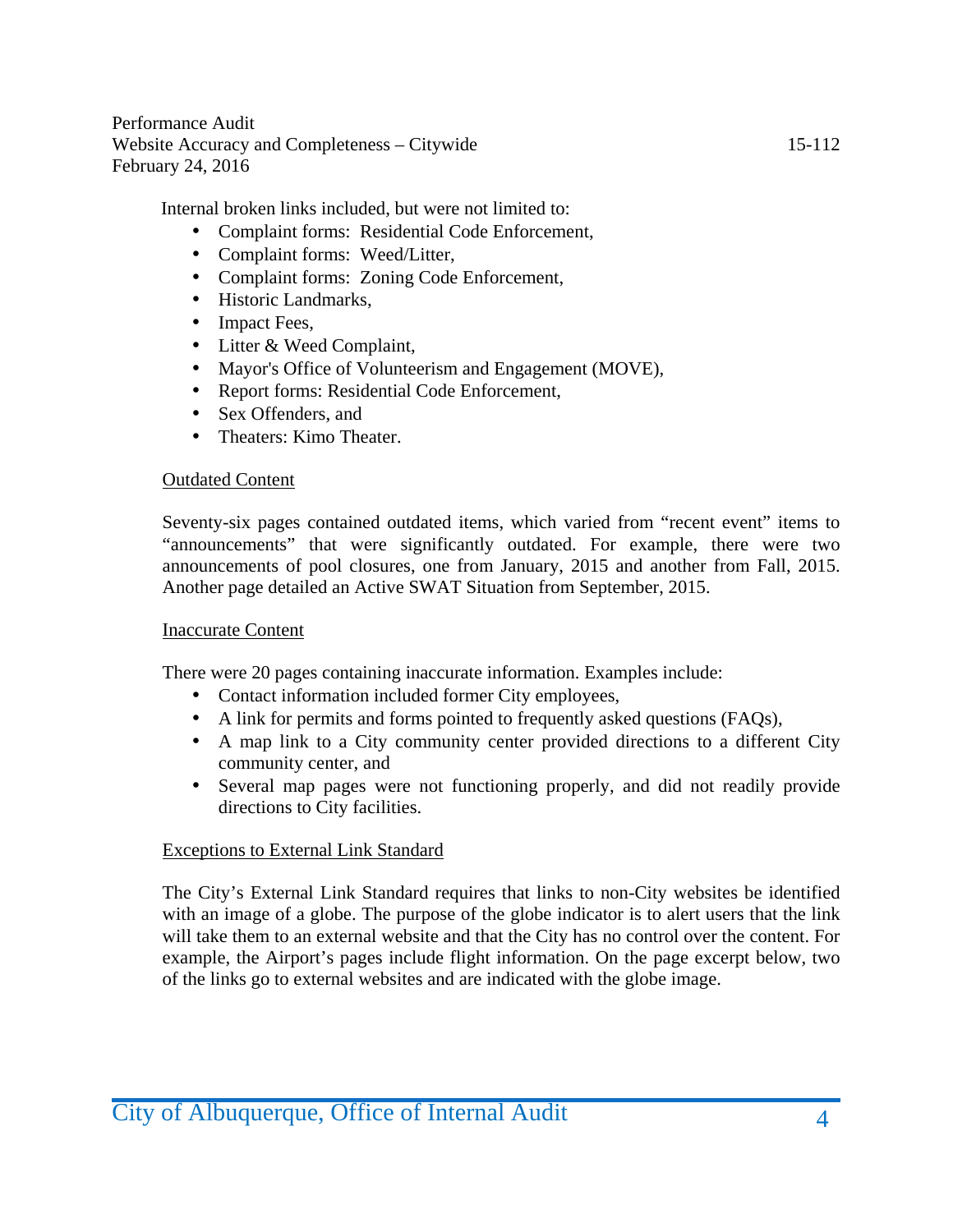

Ten pages were identified that contained exceptions to the External Link Standard. On some of those pages, there were multiple exceptions. There were two types of exceptions: (1) Links to external sites that were not identified by the globe image, and (2) Links to City-operated web pages that were inaccurately flagged with the globe image.

Identifying external links is an important consideration for ABQ311. The ABQ311 operators are instructed not to rely on external websites for information that they dispense to the public. If the globe is visible, the ABQ311 operators are instructed not to click on the link.

#### *External links without Globe*

Because the City has no control over the content on external sites, a user may be taken to sites containing inaccurate information or announcements of events that many not be "family-friendly." In other cases, the sites may be purely for-profit and ABQ311 does not want to utilize taxpayer dollars to provide free publicity for a for-profit event. The following links on the "Albuquerque A-Z" index page are external, but are not flagged with the globe indicator:

- Air Force Base, Kirtland (http://www.kirtland.af.mil/)
- Bernalillo County (http://www.bernco.gov)  $\mathbf{r}$
- Birth Certificate (http://www.vitalrecordsnm.org/birth.shtml)
- Bus Service Greyhound official web site (http://www.greyhound.com)
- Business New Mexico Small Business Association (http://www.nmsbdc.org/)
- Business Albuquerque Economic Development (http://abq.org/)

#### *Globe present on links to City content*

Some links were flagged with a globe but actually pointed to City-maintained pages. In the graphic below, the links to "Where's My Bus" on the left side go to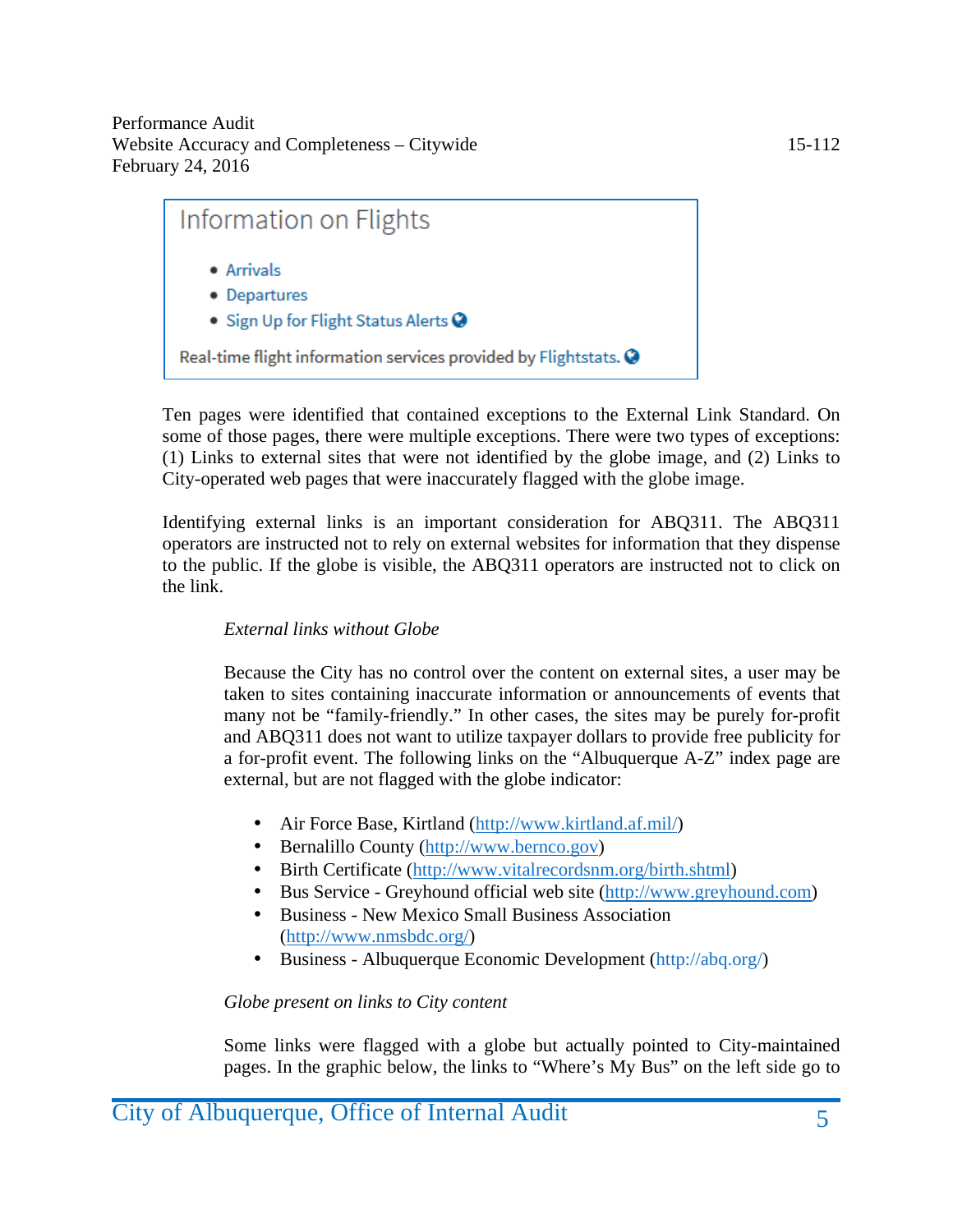an external site and are correctly flagged. The links on the right, enclosed by the red rectangle, are not external sites, but take users to City-maintained web content and should not be flagged by a globe icon.

|       | ABQ RIDE Routes                                        |              |                                   |  |
|-------|--------------------------------------------------------|--------------|-----------------------------------|--|
| Route | <b>Route Name and link to</b><br><b>Where's My Bus</b> |              | <b>Availability</b>               |  |
| 1     | Juan Tabo <sup>O</sup>                                 |              | Weekday and Weekend $\bullet$     |  |
| 2     | Eubank <sup>Q</sup>                                    | Weekday<br>Q | Saturday &<br>Sunday <sup>O</sup> |  |
| 3     | Louisiana                                              |              | Replaced by route 157             |  |

Six department directors, with the highest number of web content issues, were asked to identify the principal cause for why the City's website contained inaccurate and outdated content. Causes cited included the challenge of keeping up with ever-increasing content, lack of attention to detail by website contributors, too much content and not enough contributors who are the subject matter experts, not noticing old content when adding new content, lack of consistent review, and less scrutiny on infrequently visited pages.

The City's Website Responsibility Policy states that "Department Directors ensure that their department complies with all websites policies, standards, and procedures. Department Directors ensure that all department content is current and accurate and that inquiries via the web are addressed in a timely fashion." The City's Website Content Standard states that "Content on all City web servers must be timely. Content shall be reviewed as often as is necessary to ensure that timely information is always available."

#### RECOMMENDATIONS

The CAO should:

- Periodically remind department directors of their responsibility to ensure that website content is accurate and current.
- Encourage departments to establish schedules for review of their web  $\mathbf{r}^{(1)}$ pages. An appropriate review frequency should be selected for each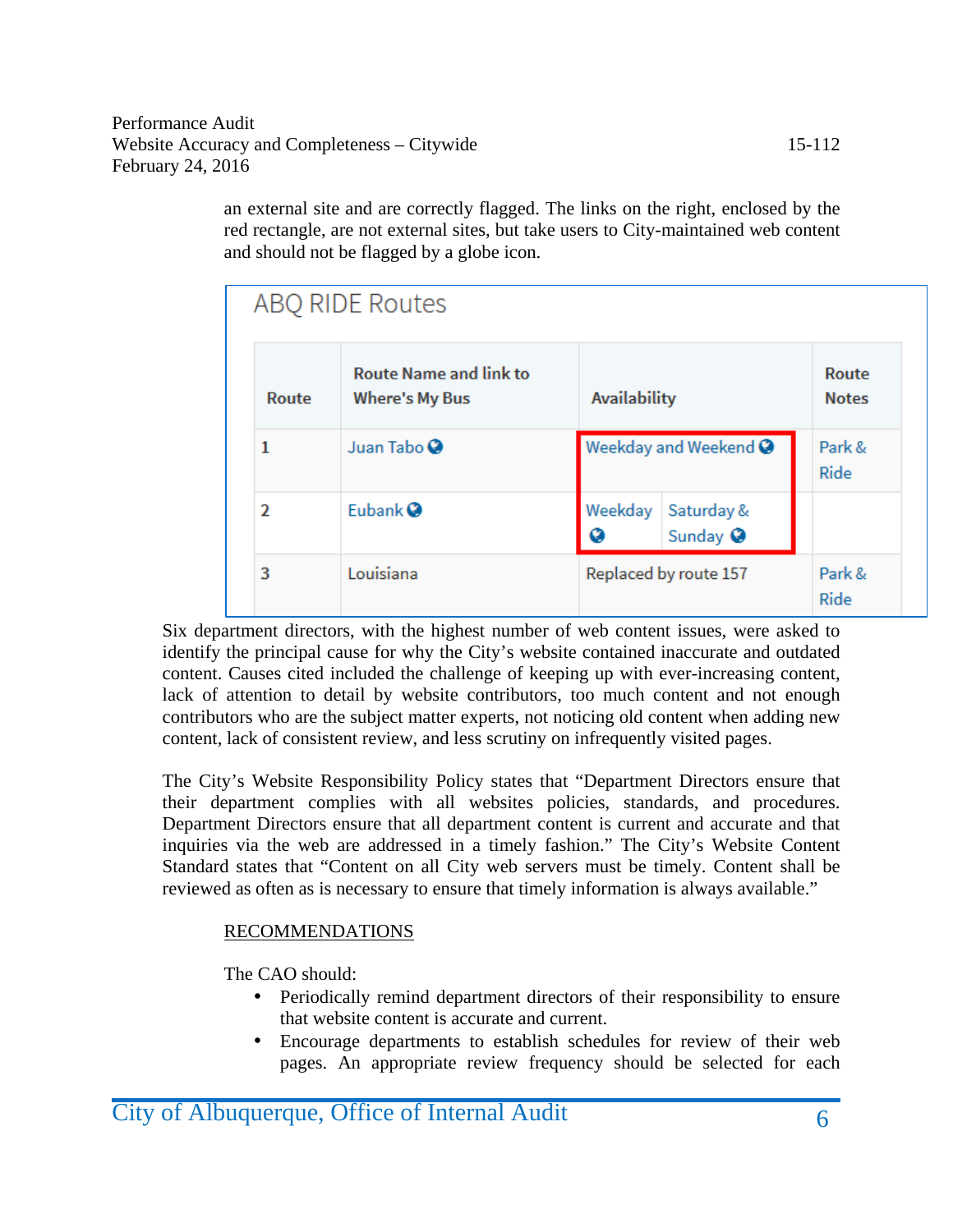> department to ensure that departmental content is reviewed "as often as is necessary" to comply with the City's Website Content Standard.

#### RESPONSE FROM THE CAO

*"The CAO agrees and will work with the Department of Technology and Innovation to regularly provide reminder messaging for department directors."*

#### ESTIMATED COMPLETION DATE

*"This will be completed by February 28, 2016."*

#### 2. DTI SHOULD ENSURE THAT ACCESS TO THE CONTENT MANAGEMENT SYSTEM IS PROMPTLY DEACTIVATED WHEN WEB CONTRIBUTORS TERMINATE, RETIRE, OR TRANSFER TO ANOTHER DEPARTMENT.

DTI does not have a formal process for deactivating web contributor access. The City's Access Revocation Policy states that DTI "permanently revoke a user's access to a City information technology asset upon written notification from one of the following: The user's Department Management; The Department owning the information technology asset; The Human Resources Department." DTI has a procedure in place for deactivating IT access for employee terminations and retirements; however, the Web Team, which is responsible for granting and deactivating website contributor access, is not part of the communication chain of this process.

Until access for web contributors is revoked, user IDs and passwords for the City's website content management system remain active. Such access could potentially be used to post unauthorized content to the City's website, such as inflammatory, inappropriate, or malicious statements.

#### RECOMMENDATION

DTI should ensure that access to the content management system is promptly deactivated when web contributors terminate, retire, or transfer to another department by incorporating the following into the department's procedures:

- Copy the Web Team via email on all termination, retirement, and transfer requests processed by the Service Desk.
- Periodically query department directors on whether access for each web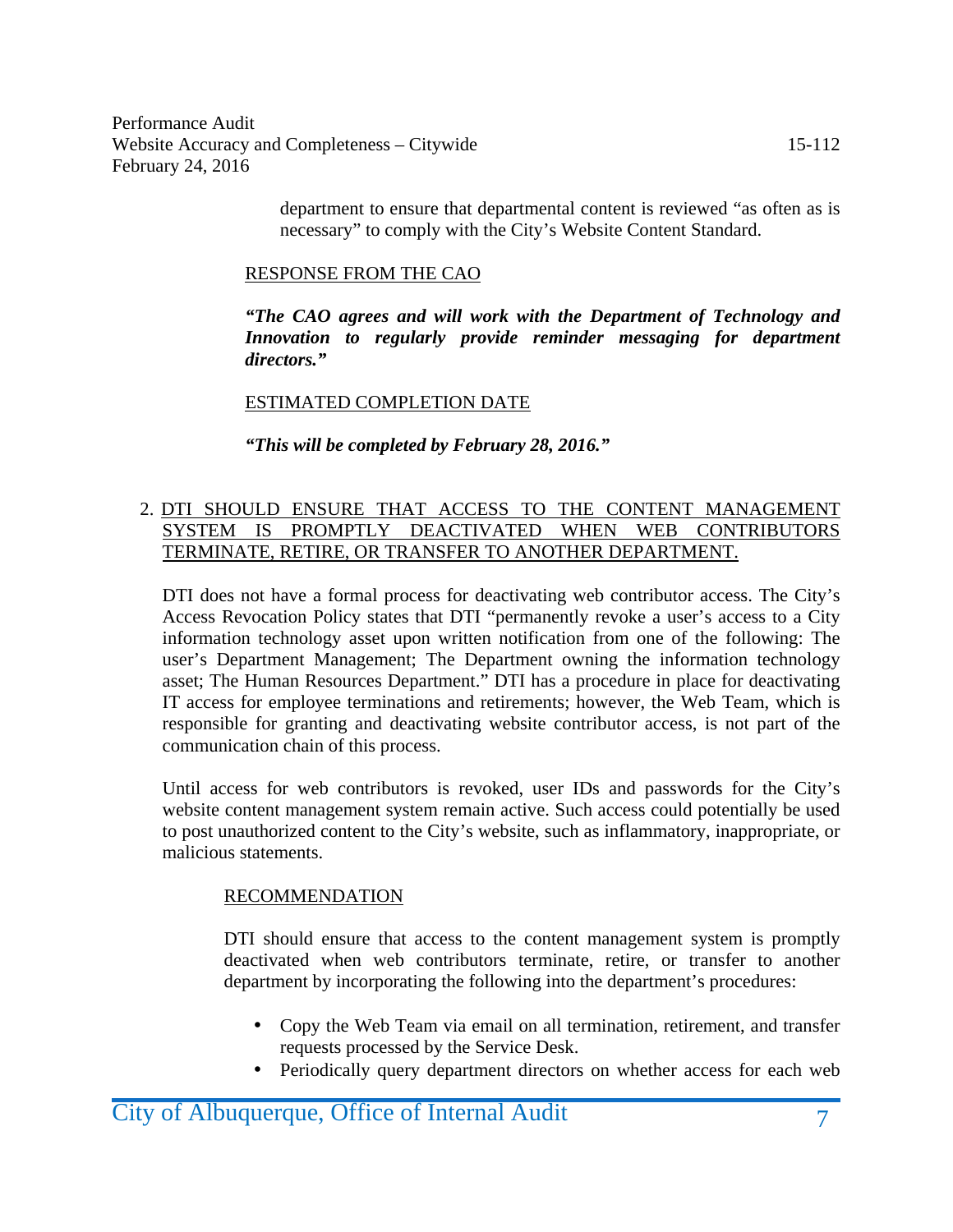contributor is still needed.

Consider automatic lockout of web contributor accounts after a period of inactivity (for example, 90 days).

#### RESPONSE FROM DTI

*"DTI agrees and has added the Digital Engagement Manager to the Terminated Employees Report distribution. Engagement Manager will take a more proactive role and query departments regarding access for each web contributor."*

#### ESTIMATED COMPLETION DATE

*"This was completed in December 2015."*

## **CONCLUSION**

By taking additional steps to reduce instances of inaccurate and outdated content, quality control will be improved, and the City will have greater assurance that citizens, ABQ311, and other website visitors will obtain timely and accurate information when visiting the City's website. In addition, DTI can improve internal controls by promptly deactivating web contributor access, which will reduce the risk that unauthorized content is posted to the City's website by former website contributors.

DTI should continue to refine its policies and standards related to website management in alignment with evolving best practices. Along with technical support, the DTI Web Team should also continue providing guidance on web content best practices and City website standards to website contributors.

We greatly appreciate the assistance and cooperation of the Department of Technology and Innovation, the Department of Finance and Administration's ABQ311, and other departments during the course of the audit.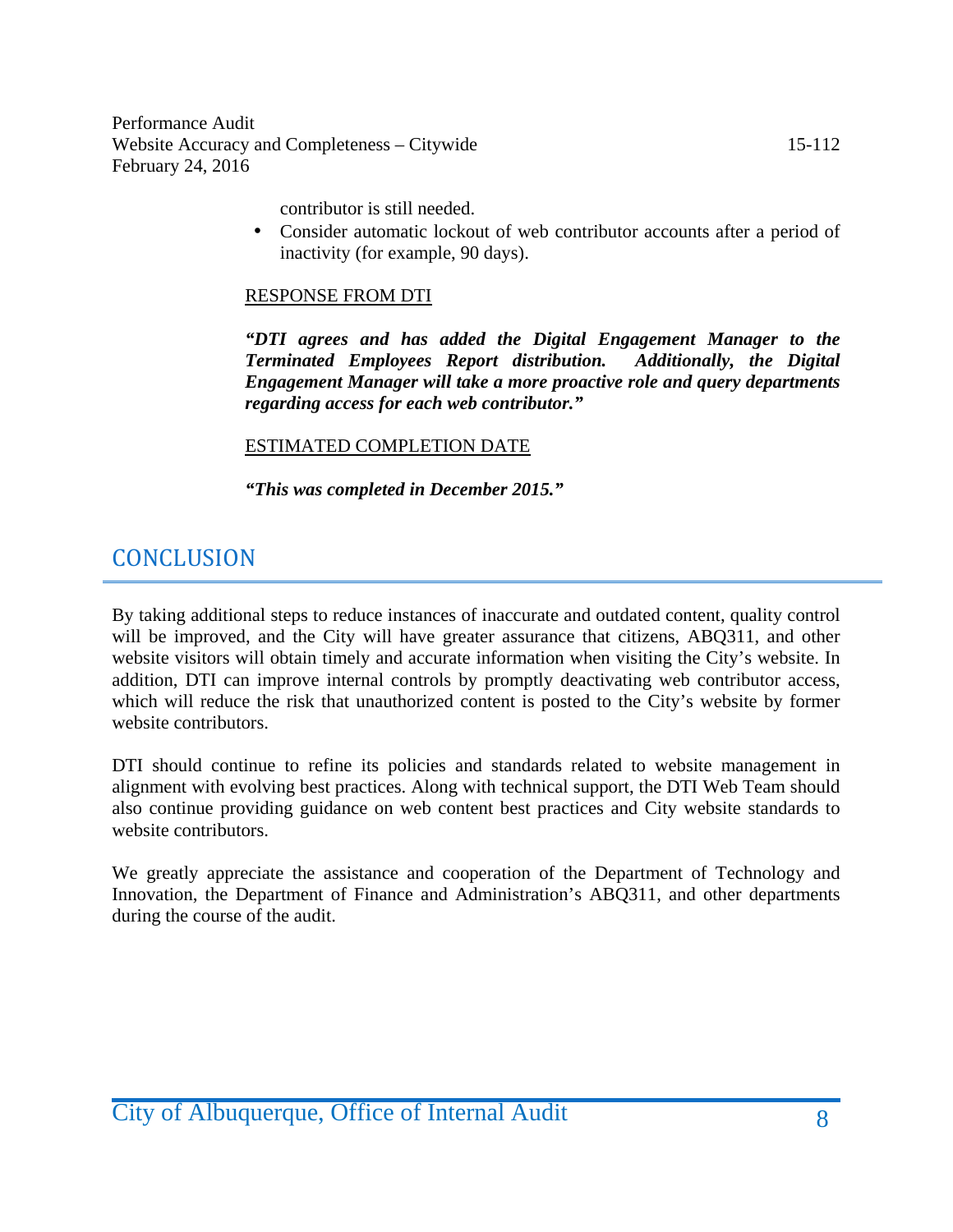\_\_\_\_\_\_\_\_\_\_\_\_\_\_\_\_\_\_\_\_\_\_\_\_\_\_\_\_\_\_\_\_\_\_\_\_ Senior Information Systems Auditor

\_\_\_\_\_\_\_\_\_\_\_\_\_\_\_\_\_\_\_\_\_\_\_\_\_\_\_\_\_\_\_\_\_\_\_\_

REVIEWED:

Internal Audit Manager

APPROVED: APPROVED FOR PUBLICATION:

\_\_\_\_\_\_\_\_\_\_\_\_\_\_\_\_\_\_\_\_\_\_\_\_\_\_\_\_\_\_\_\_\_\_\_\_ \_\_\_\_\_\_\_\_\_\_\_\_\_\_\_\_\_\_\_\_\_\_\_\_\_\_\_\_\_\_\_\_\_\_\_\_ Debra Yoshimura, CPA, CIA, CGAP Chairperson, Accountability in Director, Office of Internal Audit Government Oversight Commit

Government Oversight Committee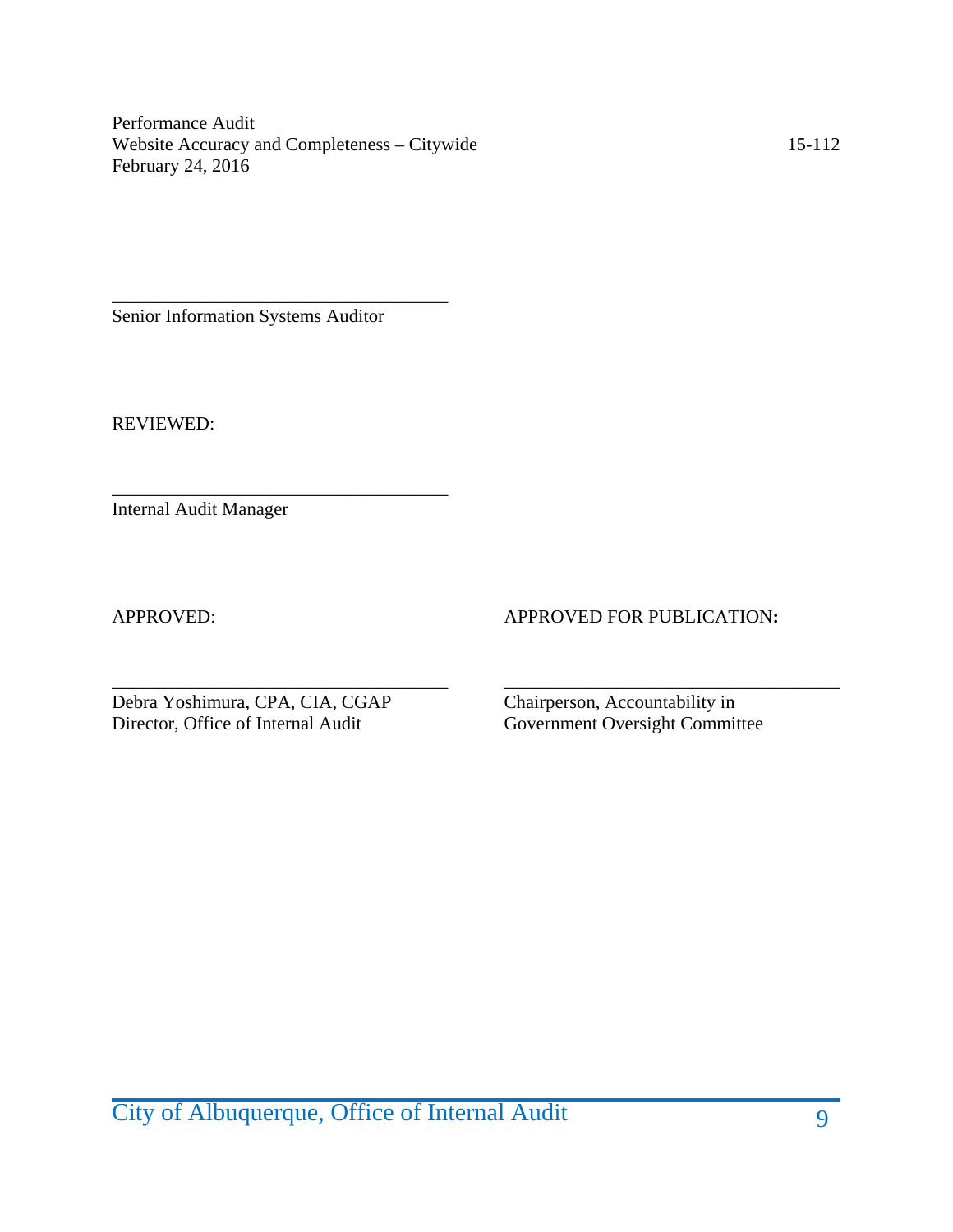#### **APPENDIX A**

## **OBJECTIVES**

The audit objectives are:

- Is content on the City's website accurate, complete, and up-to-date?
- Is the responsibility for maintaining website content adequately communicated to department directors?

### SCOPE

Our audit did not include an examination of all functions and activities related to management of the City's website. Our scope was limited to the objectives above.

This report and its conclusions are based on information taken from a judgmental sample of web pages reviewed on December 23, 2015, and do not represent an examination of all website pages and content. The audit report is based on our examination of activities through the completion of fieldwork on January 26, 2016 and does not reflect events or accounting entries after that date.

We conducted this performance audit in accordance with generally accepted government auditing standards. Those standards require that we plan and perform the audit to obtain sufficient, appropriate evidence to provide a reasonable basis for our findings and conclusions based on our audit objectives. We believe that the evidence obtained provides a reasonable basis for our findings and conclusions based on our audit objectives.

## METHODOLOGY

Methodologies used to accomplish the audit objectives include but are not limited to the following.

- Reviewed the most-accessed pages within the City's www.cabq.gov website,
- Reviewed DTI Policies and Standards related to management of the City's website,
- Reviewed Associated Press web writing style guides,  $\mathbf{r}$
- Reviewed Web Content Accessibility Guidelines (WCAG) and Federal Section 508 guidelines for enhancing access to electronic information for people with disabilities,
- Interviewed DTI management and staff regarding training of website contributors,
- Reviewed DTI training materials, blogs, and email communication provided to City